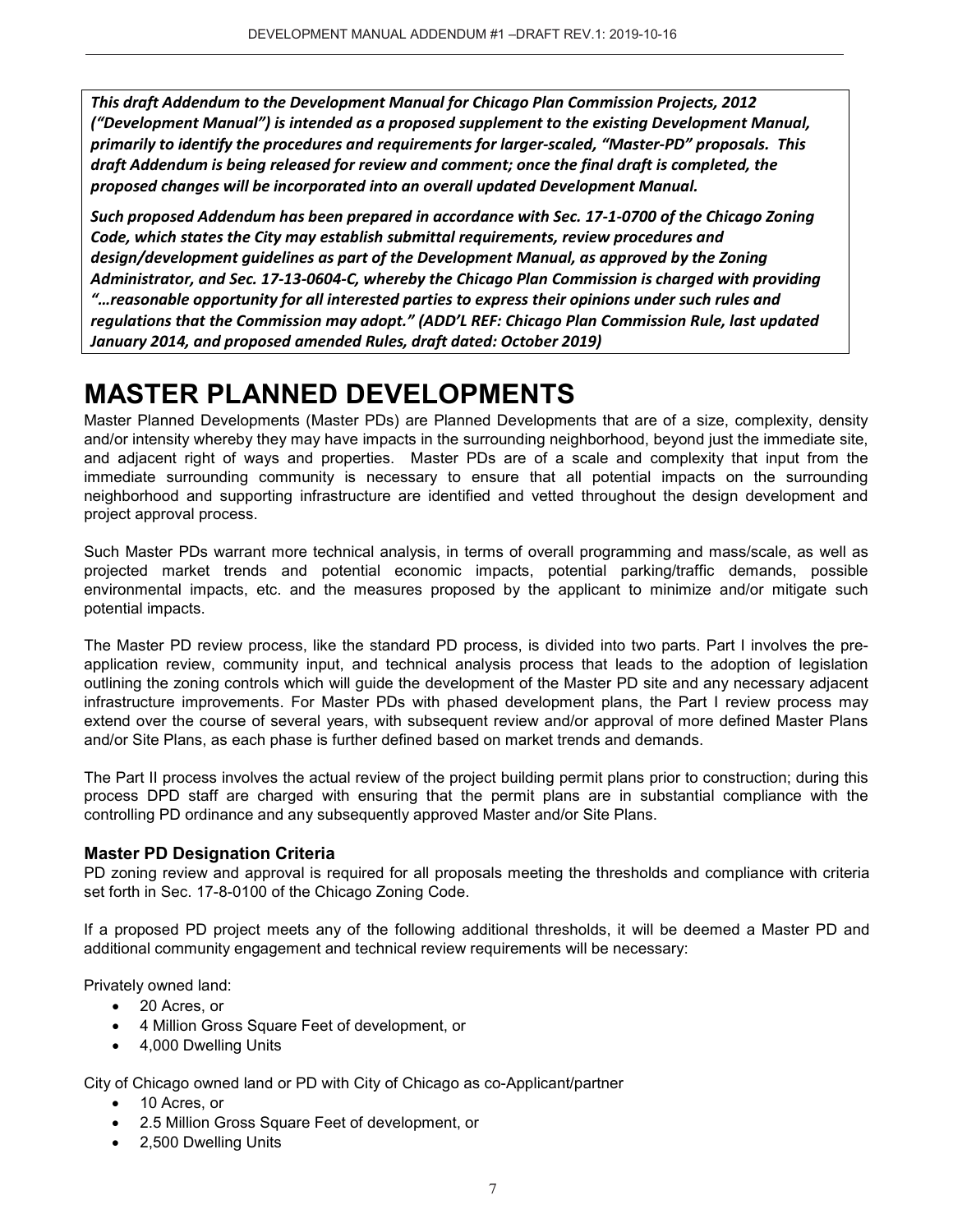# **Review Standards**

Master PDs are reviewed according to standards described in the Chicago Zoning Ordinance (Sec. 17-8-0900), including but not limited to:

- Use, bulk, density and intensity
- Transportation, traffic circulation and parking
- Pedestrian orientation
- Urban design
- Building design
- Green design
- Parks, open space and landscaping
- Provision of public, social and cultural amenities
- Promotion of public safety and security
- Prioritization of adaptive re-use of historically significant buildings
- Protection and enhancement of waterways

If an Applicant proposes to alter the base zoning of a property prior to establishing a Master Planned Development, the application will also be reviewed using additional criteria (Sec.17-13-0308).

As part of the PD application, the Applicant must provide an explanation as to how the proposed project meets the relevant PD standards and, if applicable, the criteria for the amending the base zoning.

[*NOTE: this requirement, whereby the Applicant must provide an explanation as to how the proposal meet the PD standards and, if applicable, the criteria for the base zoning change, will be required for all PD applications, not just Master-PDs, as part of the overall Development Manual Update]*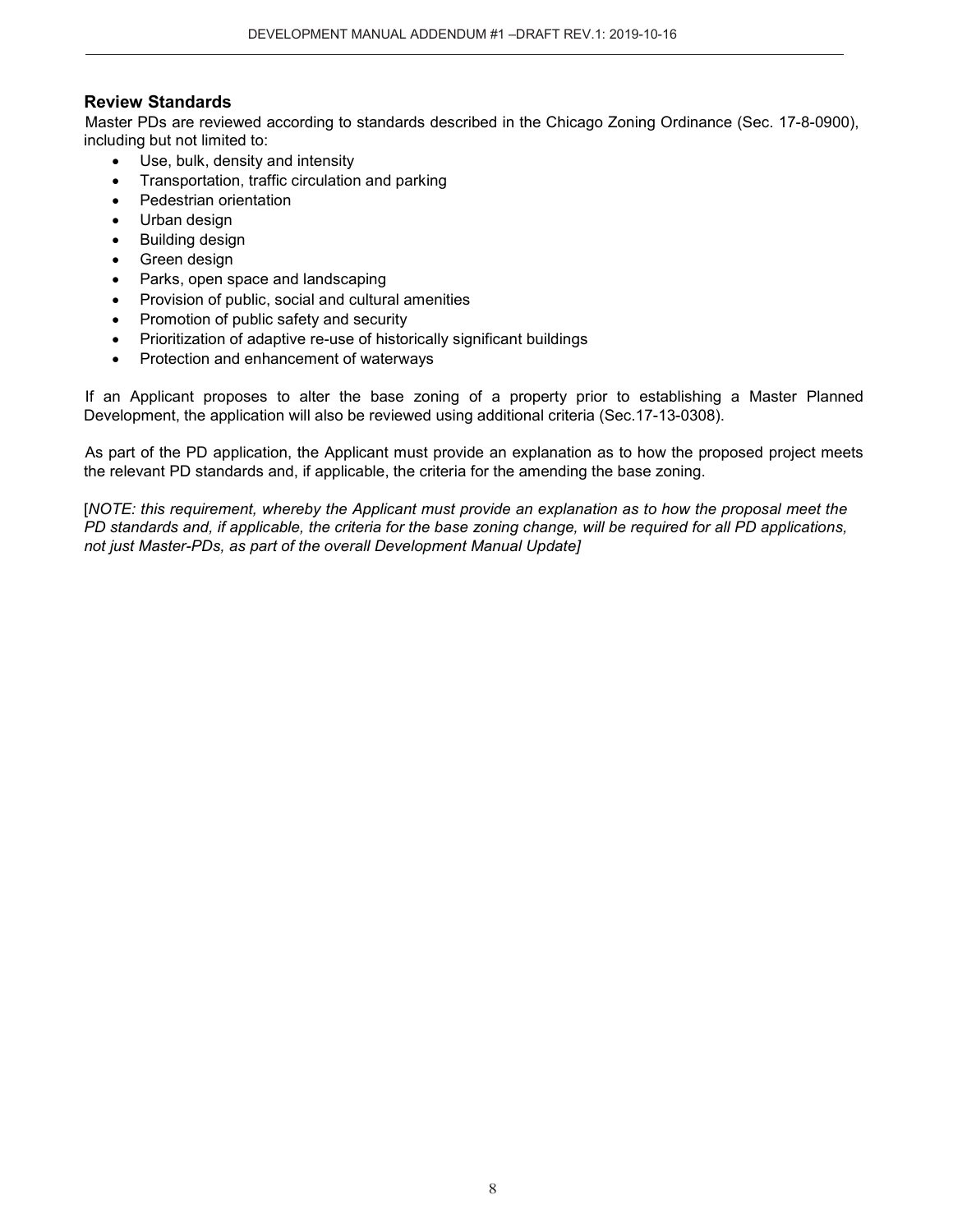# **PART I REVIEW PROCESS FOR MASTER PDs**

All PD applications undergo a thorough review process by the relevant City staff (DPD, CDOT, DOH, etc.), the Chicago Plan Commission and the Chicago City Council. The review processes for Master PDs include defined points when community input should be solicited. In addition, the Master PD process includes additional defined points, when development team should meet with staff and/or provide specific studies or other deliverables to facilitate the review process. The process proceeds as follows:

#### 1. **Pre-Application Intake Meeting**

Prior to filing an application, the Applicant should contact the DPD-PD staff to schedule a Pre-Application Intake Meeting ("Intake Meeting"). Applicants are strongly encouraged to schedule these meetings early in the design development process, but at a point when the developer has base-level schematic site and building plans, elevations, and a proposed development program. DPD-PD staff will provide the Applicant with an Intake Meeting Submission Check List, which will provide details of all materials and information that should be provided for this meeting. The Applicant is urged to provide all the requested plans and supporting documents to the City no less than one week prior to the scheduled Intake Meeting to allow staff time to review such documents prior to the meeting.

The intent of the Intake Meeting is to allow the Applicant to present their project proposal, ask any code, regulatory, and/or policy clarifications, and the City staff and staff from sister agencies to similarly ask questions and/or request additional information, plans, documents, etc. to allow for initial project review.

Based on the project scope, intensity and size, the DPD-PD staff will invite staff from the following DPD Bureaus, Departments and/or sister agencies: DPD-Design, DPD-Sustainability/Open Space, Chicago Department of Transportation (CDOT), Department of Housing (DOH), Chicago Transit Authority (CTA) and/or Metra. Please note, this is not a comprehensive list, and invitees will be dictated by overall project scope and proposed mixed of uses.

Upon receipt of additional materials and after initial internal review, DPD staff will provide initial Pre-Application comments and questions, and a preliminary list of additional plans, studies and/or documents that will be needed to facilitate review of the proposal. Staff will specifically highlight any comments, questions or supplement information that should be addressed or responded to before the Pre-Application Community Meeting.

# 2. **City Initiated Pre-Application Community Meeting\***

Once DPD staff has received the additional documents, information, and/or clarifications from the applicant, the Department of Planning and Development will coordinate with the Ward Alderman to set a date for a community meeting. The purpose of the meeting is to solicit community input and collect feedback on an Applicant's proposal. Appropriate and relevant input and feedback from the community meeting will be used to help develop the project proposal over time. DPD staff in consultation with the Ward Alderman will set the agenda, location and date.

[*NOTE: the City Initiated Pre-Application Community Meeting(s) may also be scheduled for non-Master PD projects, if the Chairman of the CPC, in consultation with the Commissioner of Planning and Development believes that the such non-Master PDs are of a significant scale, density and/or intensity, that a City initiated Community Meeting is warranted]*

#### **3. Scoping Meeting for Supplemental Materials and Studies\***

Based on the input and feedback from the community, staff will development an updated list of Pre-Application comments and questions, and of required supplemental plans, studies and/or documents. Staff will also set up a time for a Scoping Meeting to discuss the submittal requirements and to specifically review the proposed scope and base assumptions that will be expected for the supplemental studies. (The list of Supplemental Studies is attached.)

#### 4. **Regular Pre-Application Meetings\***

As the Applicant works to address comments and/or concerns raised by staff and/or the community, and refines the project program and supporting studies and documents, staff will provide the Applicant with a suggested meeting schedule. This will provide the Applicant to present and discuss proposed changes to project scope, configuration and/or design, with staff, and will also allow for preliminary review of the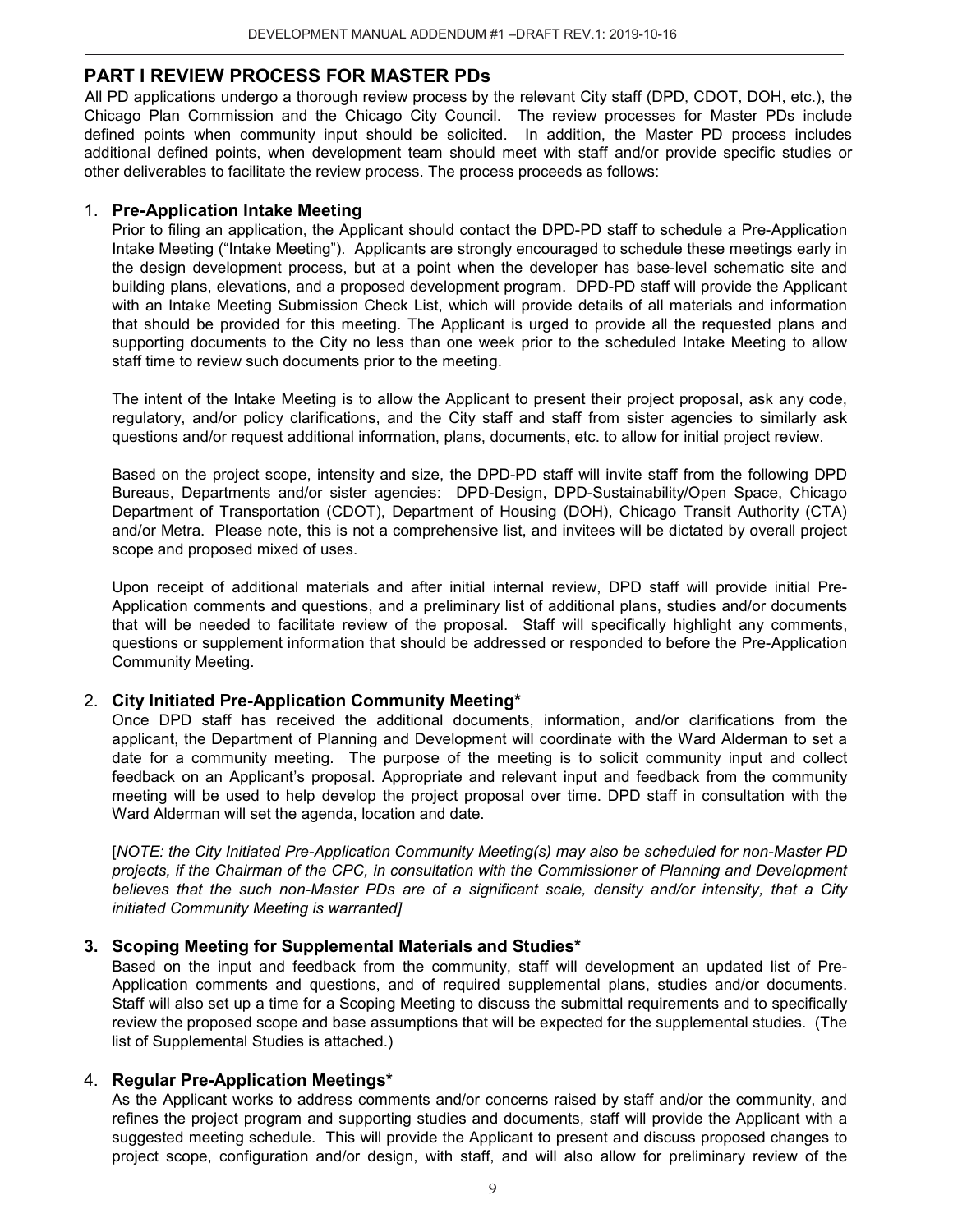associated studies, proposed mitigation plans, and any other supporting documents. These meetings are designed to facilitate opportunities for discussions throughout the project development phase and to ensure plans and studies meet the requirements of city staff before they are finalized for application submission.

## 5. **Follow up Pre-Application Community Meeting(s)\***

Throughout the proposal refinement process, DPD staff, in consultation with the Alderman, will schedule and host additional Community Meetings. Such meetings will be scheduled when significant changes to the project program have developed, and/or if significant time has passed and/or if a change to the community-base has occurred (such as completion/occupancy of new residential unit within the neighborhood, etc.). The purpose will be to solicit community input and gather feedback on an Applicant's revised proposal or to ensure that community base is aware of the status of the proposed development. DPD staff in consultation with the Ward Alderman will set the agenda, location and date.

# 6. **Filing the Application**

Once the Applicant has a refined development proposal, technical studies and mitigation plans, and are ready to file the application, the Applicant should provide a minimum of five copies of the application packet, along with all supplemental materials/studies, and other required documents identified by DPD staff to the Zoning Administrator or his/her designee. The filing fee must be submitted with the application. (REF: Sec. 17-13-0103 for current fees).

# 7. **Application Forwarded to City Clerk for Introduction to City Council**

The application is reviewed for completeness and forwarded to the City Clerk's office. The City Clerk introduces the Planned Development Application/ Zoning Map Amendment to the City Council at the next succeeding Council meeting, where it is referred to the City Council Committee on Zoning, Landmarks and Building Standards.

#### 8. **Application Review**

Upon receipt of the formal application, the DPD-PD staff will facilitate the more detailed review of the submitted Application and supporting documentation with other DPD Divisions, and relevant City Departments and/or partner agencies. The Master PD application review process typically takes between 90-120 days; however, such timelines may be reduced if the Applicant has provided sufficient responses and supporting documents to all previously identified questions, concerns, and/or suggested project modifications. Alternately, the review process may extend longer than 120 days, if potential project impacts, proposed mitigation measure, and/or Applicant's replies/answers to staff comments, concerns and questions are not deemed to be fully responsive. Other Divisions, Departments and/or agencies that may be involved in this process, include, but are not limited to: DPD-Design, DPD- Sustainability/Open Space, Chicago Department of Transportation (CDOT), Department of Housing (DOH), Chicago Fire Department (CFD), Law Department (for compliance with economic disclosure statement guidelines, specific aspects of proposed PD statements, etc.), Mayor's Office for People with Disabilities (MOPD), Chicago Transit Authority (CTA) and/or Metra. Please note, this is not a comprehensive list, and will be dictated by overall project scope and proposed mixed of uses. Applicants are urged to meet with all potential reviewer prior early in the process, to help facilitate the final review, once the application is filed.

#### 9. **Follow up Community Meeting (As Needed)\***

Through the internal staff review process, the Applicant and city may agree that additional changes to the project are warranted. If such changes are result in notable alterations to the site plan, building massing and/or location, mitigation plans/measures, etc., then the DPD staff, in consultation with the Ward Alderman, may schedule an additional Community Meeting to present the revised development proposal. Such meeting is intended to update the Community on such changes, before the project is presented to the Chicago Plan Commission.

#### 10. **Preparation of Hearing Packet**

When DPD's review is complete, DPD-PD staff will provide the Applicant with a Hearing Packet checklist. The Applicant prepares a hearing packet containing all the required documents needed for the Chicago Plan Commission public hearing. The hearing packet must include responses to all comments and questions raised throughout the review process, and should include the final plans, elevations, and associated supporting documents. The Applicant's name, property address, date of filing, and hearing date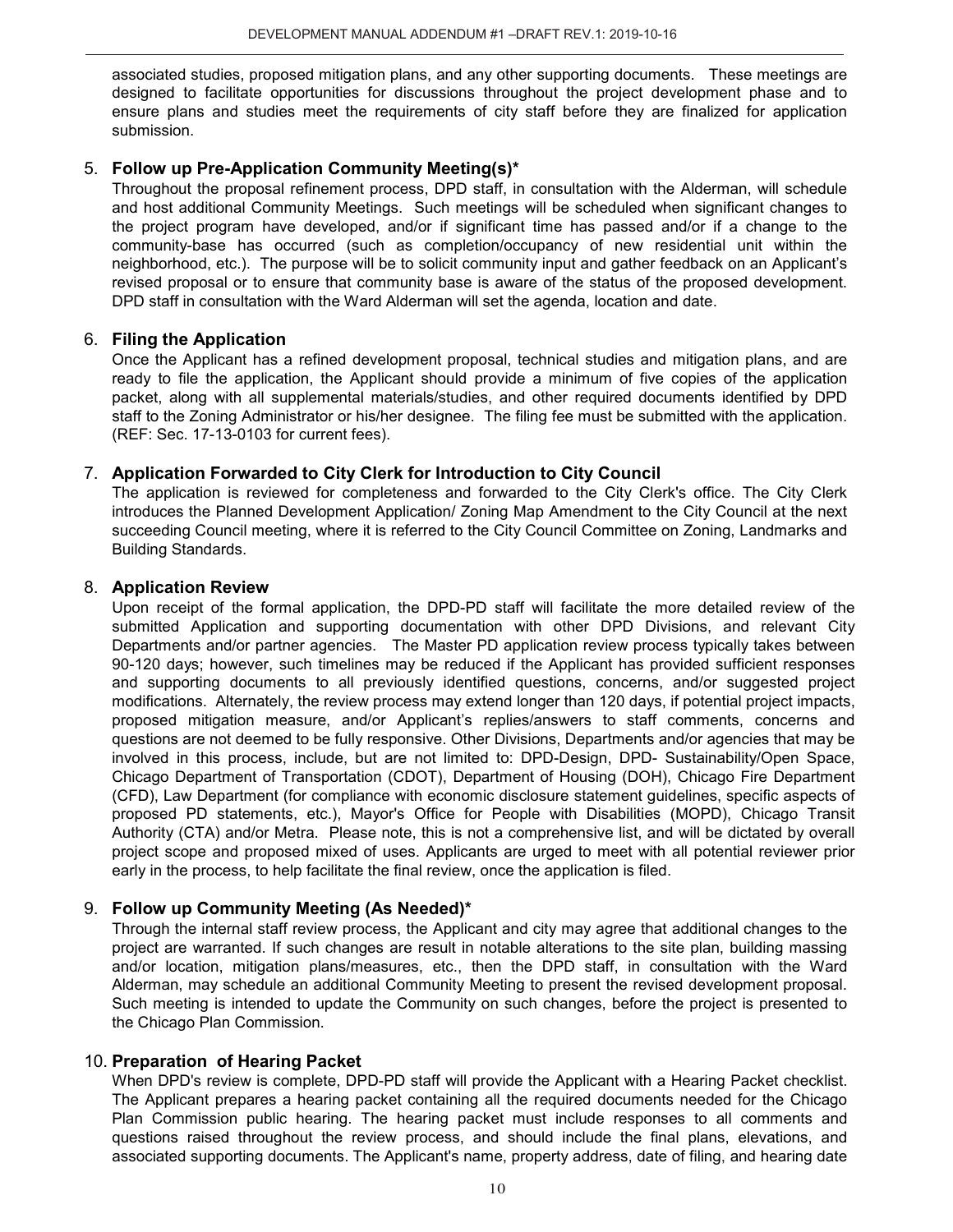shall be on the bottom of the revised exhibits. The packet should be submitted no less than 30 days (or next business day if the date falls on a weekend or holiday) prior to the proposed Chicago Plan Commission hearing to allow DPD staff to complete a final review and draft the necessary language for the public hearing notice. Incomplete hearing packets will not be considered for the next CPC hearing date.

#### 11. **Placement on Plan Commission Agenda**

No later than 20 days prior to the hearing, DPD will notify the Applicant if the packet is complete and if the item will be placed on the tentative agenda for the next Plan Commission meeting. DPD reserves the right to establish a manageable agenda.

#### 12. **Notice of Hearing**

DPD publishes notice of hearing at least 15 days in advance of the date.

#### 13. **Written Notice**

Written notice of the hearing must be provided by the Applicant no more than 20 days and not less than 15 days before the hearing. The Applicant must provide DPD with a written affidavit and a copy of the notice and mailing labels 10 days prior to the hearing.

#### 14. **Posted Notice**

Posted notice of the application must occur within five days and remain in place until the date of the hearing. The Applicant must furnish, no less than 10 days prior to the hearing, a written affidavit certifying compliance with all applicable notice requirements, along with a photograph depicting the sign as posted.

#### 15. **Plan Commission Public Hearing**

The Plan Commission conducts public hearings in City Council chambers on the third Thursday of each month.

#### 16. **Recommendation to City Council**

Plan Commission holds the public hearing on all PD applications, which include a presentation of the proposal. Upon completion of the presentation, the Chairman will solicit comments and questions from the CPC members and then will hear public comments. After reviewing the application, the supporting documents, the presentation and all the testimony presented at the public hearing, the CPC will then vote on the proposal. The CPC can vote to recommended approval or denial of the application. The CPC then submits their recommendation to the City Council Committee on Zoning, Landmarks and Building Standards. The Applicant must contact the committee to schedule a hearing on the matter.

NOTE: While CPC makes recommendations to the City Council on PD application and Industrial Corridor Map Amendments, the CPCs decisions for Lakefront Protection Ordinance applications and certain Inter-Agency Referral applications are final and do not require further review by City Council.

#### 17. **City Council Vote**

Upon completion of the committee hearing, the committee's recommendation is forwarded to the full City Council for a final vote on the measure.

(*Note: the above steps with an \* are newly proposed for Master PD process*)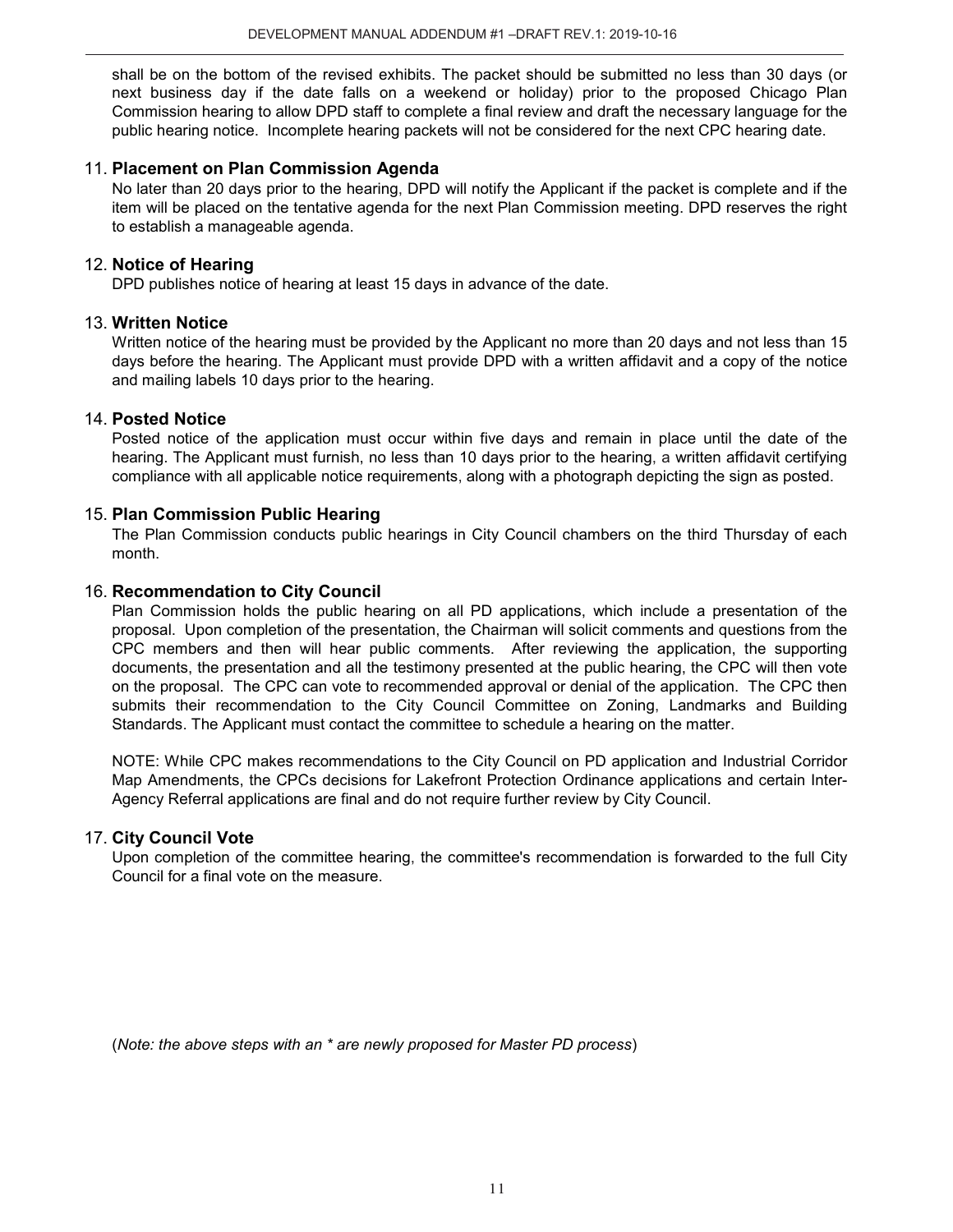# **Supplemental Materials and Studies**

In addition to the list of required submittals for standard Planned Developments, DPD will provide the Applicant with a checklist of Supplemental Materials and Studies, which will be required as a part of the Master PD review process. This checklist will be completed after the DPD Pre-Application Intake Meeting and City Initiated Pre-Application Community Meeting. The information will be used to develop the Zoning Administrator's recommendation to the Chicago Plan Commission and City Council.

The following is a partial list of Supplemental Materials and Studies. *For Master PD projects, the Applicant is strongly urged not to finalize any of these studies until after the Intake, Community and Project Scoping meetings to ensure the final studies cover the suggested scope and utilizes the agreed upon assumptions.* 

Additional studies and supporting materials may be required, based on the overall scope, size, and intensity of the proposed development.

#### *Traffic/Transportation Impact Study*

A Traffic/Transportation Impact Study will be requested if the proposed PD is located in an area of existing vehicular congestion or the proposed uses and size or intensity of the PD is expected to generate a high volume of traffic in the vicinity of the subject property. *Traffic/Transportation Impact Study will be required for all Master PD*. The study should provide projections of proposed increased vehicular and pedestrian volumes, address the potential impacts of the adjacent neighborhood public right of ways (streets, alleys, sidewalks, etc.) and/or transportation systems. Such projections should be based future growth of area development. The study should include, but not be limited to:

- Existing peak period traffic volumes of surrounding area (identify time of day).
- Projected development growth within the surrounding area and potential traffic generated.
- Current transportation model split for the proposed development.
- Projected public transit patterns including maximum peak hour transit volumes.
- Anticipated vehicular traffic volumes at peak hours generated by the proposed development, trip assignment to street network, and subsequent capacity impact at critical intersections.
- Proposed mitigation measure to address the projected impacts and anticipated implementation, including, but not limited to:
	- o Anticipated short term improvements to reduce traffic impacts.
	- $\circ$  Anticipated long term improvements that would provide a permanent resolution to projected traffic problems.
- If proposal includes potential school, day care center, event space or similar use with designated arrival or departure times, study must include:
	- o Location of bus staging, pick-up, and/or drop off areas.
	- $\circ$  Location of vehicular pick-up and drop off area, and associated queuing areas and capacity.
	- o Location of all proposed pedestrian route to/from building/facility entrances.

#### *Parking Demand and Impact Study*

A parking demand and impact study will be requested if the proposed development is located in an area with an existing shortage of off-street parking, public parking, and/or is projected to create a significant increase in parking demand. Developers that request a reduction of parking spaces below the minimum spaces required by the underlying zoning district may be requested to submit a parking impact study, depending on the adequacy of parking in the area and the adequacy of current city data on parking supply and demand. Elements of the parking impact study should include:

- A description of the proposed parking demand boundaries for the study, based on expected impacts of the proposed development.
- An inventory of public off-street parking spaces and capacity that exists within the anticipated boundaries.
- A map indicating the location of the parking spaces/lots and their relationship to the proposed development.
- An estimate of the number of additional vehicles that will be generated and their parking needs.
- The rationale for parking space reduction or increase requests.
- Proposed mitigation measure to address the projected impacts and anticipated implementation schedule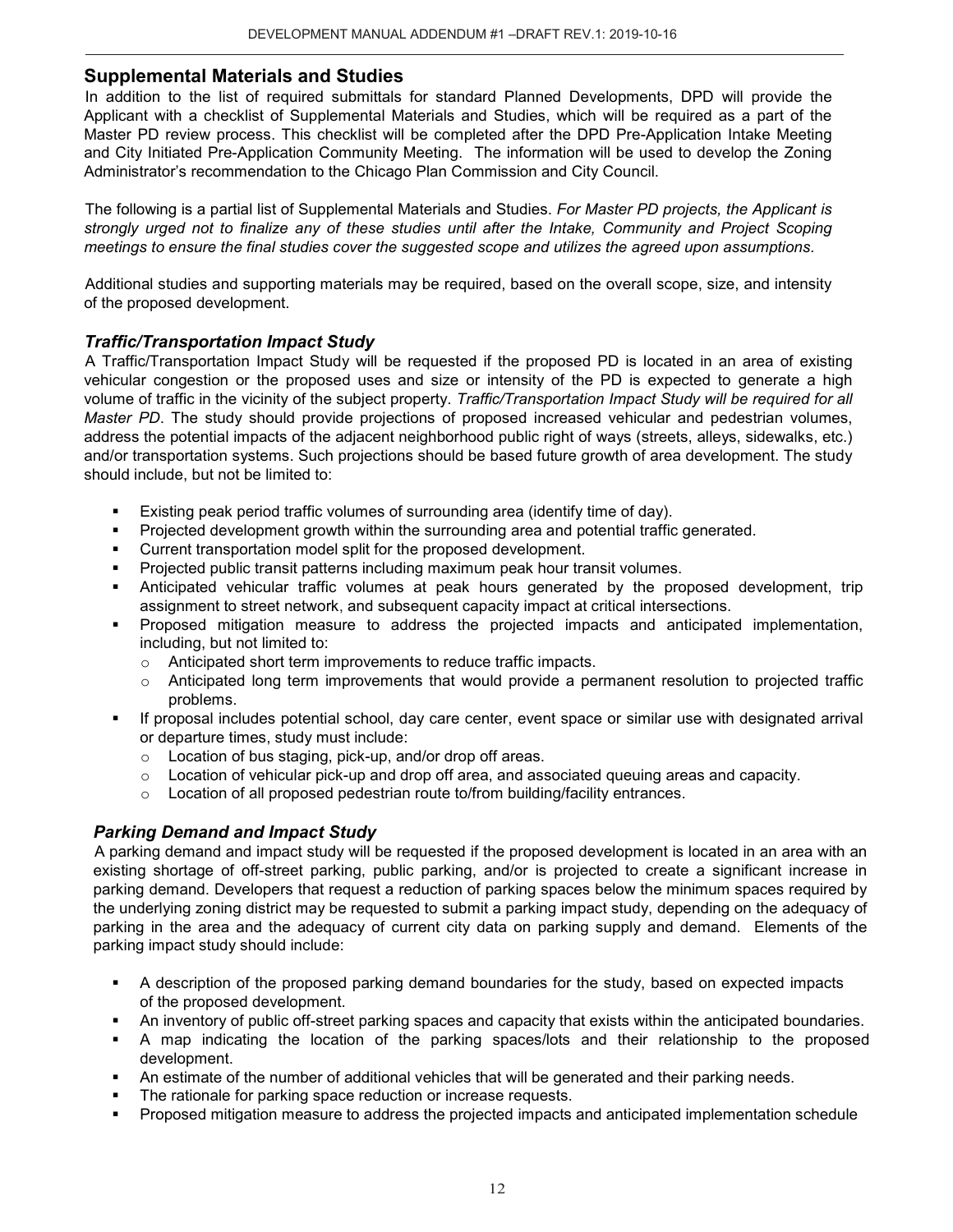#### *Economic Impact Statement*

The economic impact of the project on the City of Chicago and the surrounding neighborhood will be considered in the review of Planned Development projects. An economic impact statement will be required of all large scale projects (such as shopping or business centers), developments or extension of public services, and for all Master PD proposals. Depending on the scope of the project, the proposed mix of uses, and/or the location/context of the proposed project, the Economic Impact Statement may include, but not be limited to:

- Fiscal impact analysis of the project in terms of employment (construction and permanent) taxes and net benefit (revenue less public service and infrastructure cost)
- Highest and best use analysis, including property appraisals
- Potential impact on public services including police, fire and schools
- Potential Economic Impacts of proposed commercial, retail, hotel, entertainment, etc. developments on existing commercial-retail, entertainment corridors.
- Market analysis of proposed commercial and/or residential uses, based on type and size.

#### *Environmental Assessment and/or Impact Statements*

The environment impact of any large scale development on the surrounding neighborhoods and/or the City, in general, will be considered in the review of certain Planned Developments. Applicants should begin by filling out and submitting the base-level Environmental Assessment Statement (EAS) Form 1 (see attached), based on the proposed levels and types of development; a more detailed Environmental Assessment may be required based on the following criteria:

- Significant change in land use different or increase in bulk, mass, and density from surrounding land uses;
- Site contains architectural and/or archaeological resource that is eligible for or has been designated; site contains CHRS-rated building
- New building, a new building height, or result in any substantial physical alteration to the streetscape or public space in the vicinity of the proposed project; obstruction of publicly accessible views to visual resources;
- Proposed PD along the Chicago River or within the area covered by the Lakefront Protection Ordinance;
- Direct or indirect residential displacement; direct or indirect jobs displacement; direct or indirect industry displacement.

The more detailed EAS requirement will require information about land use, parking, population, zoning, etc. based on three scenarios: the existing condition (what is actually on the site(s) at this moment), the no-action condition (if the proposed action is not approved, what could be built on the site(s) under the existing zoning/regulations), and the with-action condition (if the proposed action is approved, what could be built on the site(s)). The more detailed EAS requirement will be scoped based on the uses, density, scale, and projected impacts of the proposed development, and may also require information pertaining to potential impacts on:

- **Cultural and historic resources**
- Noise and vibration (including construction and operational phases)
- **Scenic Views**
- Traffic and parking
- Public right-of-way
- **Toxic waste and other pollutants**
- **Air quality**
- Impact on public services, such as sewage, water and other utilities.
- Environmental justice

In additional to an analysis of impacts, the Applicant shall disclose the potential environmental impacts of the project and identify ways to mitigate or minimize them. If there are any impacts that have no reasonable mitigation measures, the Applicant must make that conclusion clear and provide evidence as to why no intervention will work.

#### *Wind Impact Analysis*

A quantitative wind impact analysis of pedestrian levels showing the impact of the project on surrounding areas with particular attention to nearby public spaces may be requested of buildings in excess of 600 feet in height and/or adjacent to existing or proposed publicly accessible parks, plazas, playgrounds, beaches, or inland waterways. In addition, Applicants who propose developments with buildings significantly taller than surrounding buildings may be requested to submit a study. The results of the wind study analysis should be consistently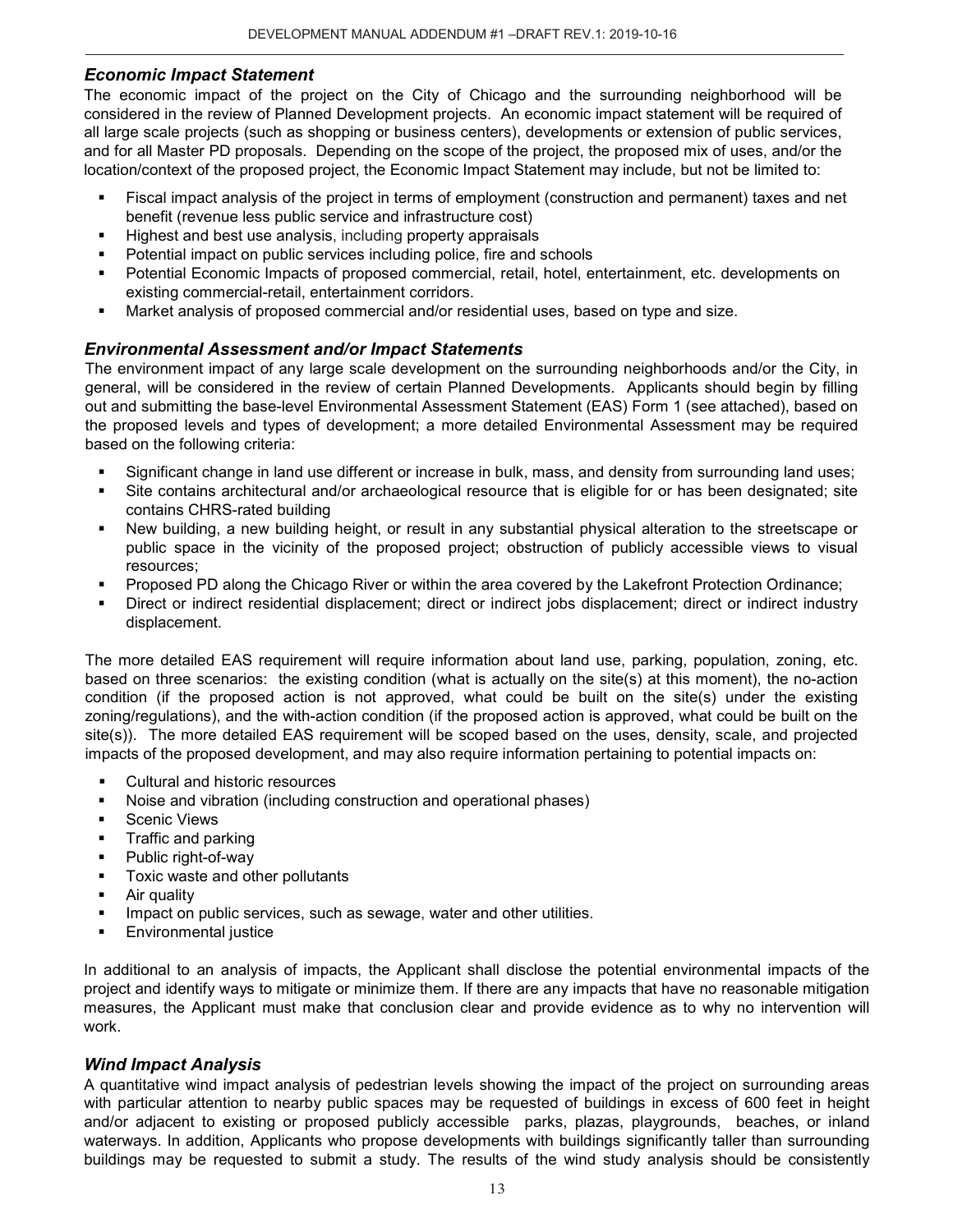presented in miles per hour and velocity should be measured at a scale equivalent to 4.5 to 5 feet above ground level. The study should include the potential effects of wind, the expected one percent (1%) and two percent (2%) occurrence of hourly average effective gusts and peak gust velocities and anticipated wind velocities in every direction. In addition, the study should describe how the design of the structure and pedestrian level design features will mitigate the effects of wind.

# *Sunlight Access and Shadow Impact Study*

The provisions for sunlight access and impact of shadows upon public open spaces are topics that the Applicant should address. Sunlight access may be controlled through the height limit, setbacks, massing, and building/tower spacing. Applicants should ensure that the proposed Planned Development does not impose significant shadows on publicly accessible parks, plazas, playgrounds, benches, or inland waterways. Accordingly, the Applicant may be requested to provide a shadow impact study which would contain the following elements:

- Existing shadows projections and expected shadow projections, as a result of the proposed development.
- Shadow impacts for build and non-build conditions for the hours: 9 a.m., 12 p.m. and 3 p.m., conducted for four periods of the year at the vernal equinox, autumnal equinox, winter solstice and summer solstice.
- A description of how the building design ensures solar access throughout the development, as well as on public spaces.

#### *Heliports, Helistops and Vertiports*

The Applicant must provide copies of federal and state applications for the facility. Details on hours of operation and other materials as described in Sec. 17-8-0913 must be provided.

# *Other City Policies/Plans/Initiatives*

The Chicago Plan Commission supports other regulations, plans and policies issued by the City of Chicago. It is the Applicant's responsibility to familiarize themselves with such regulations, policies and plans, and comply with them where applicable. If a proposal falls within the area affected by a City plan or policy, or under the jurisdiction of other City regulations and codes, the Applicant must indicate how the proposal complies with such. A copy or summary of plans can be found on or through the DPD website and DPD staff; these include, but are not limited to:

- Planned Manufacturing Districts and other industrial policies
- Stormwater Ordinance
- Environmental and solid waste disposal policies
- Economic development initiatives, such as commercial development district plans and programs to retain commercial and industrial areas
- Central area parking district policies
- **Efforts to expand Cultural Opportunities for the neighborhoods**
- Industrial Corridor Plans
- **River North Urban Design Plan**
- Chicago Boulevards Plan
- Chicago River Design Guidelines
- West Loop Design Guidelines
- Other plans and policies as issued by the City of Chicago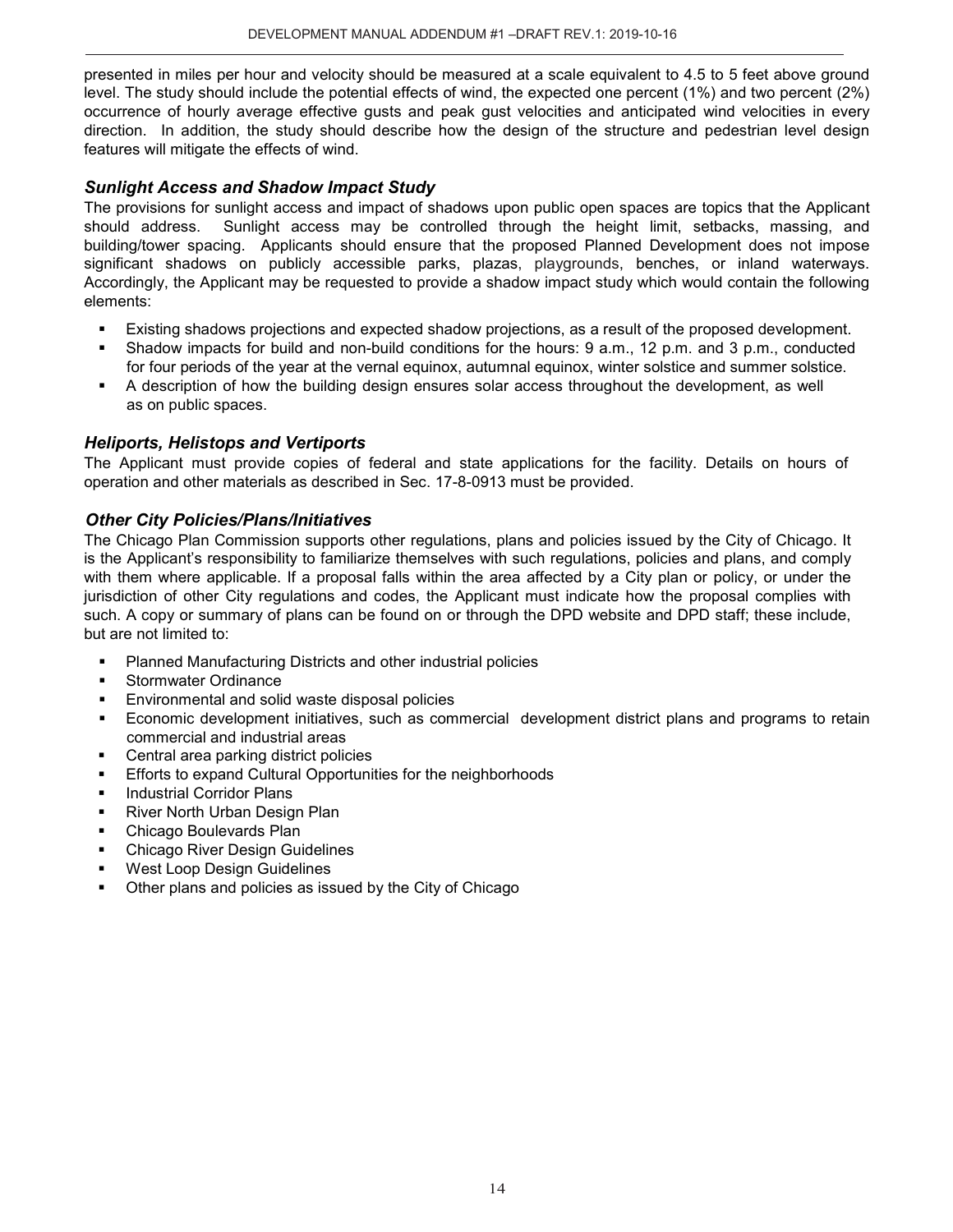

# DEPARTMENT OF PLANNING AND DEVELOPMENT CITY OF CHICAGO

| <b>EAS FORM SECTION 1</b>                                                                                         | <b>EXISTING</b><br><b>CONDITION</b> |              |            | <b>NO-ACTION</b><br><b>CONDITION</b> |               | <b>WITH-ACTION</b><br><b>CONDITION</b> |  |  |  |  |  |
|-------------------------------------------------------------------------------------------------------------------|-------------------------------------|--------------|------------|--------------------------------------|---------------|----------------------------------------|--|--|--|--|--|
| <b>LAND USE</b>                                                                                                   |                                     |              |            |                                      |               |                                        |  |  |  |  |  |
| Residential                                                                                                       | $\Box$ YES                          | $\square$ NO | $\Box$ YES | $\square$ NO                         | $\Box$ YES    | $\square$ NO                           |  |  |  |  |  |
| If "yes," specify the following:                                                                                  |                                     |              |            |                                      |               |                                        |  |  |  |  |  |
| Describe type of residential structures                                                                           |                                     |              |            |                                      |               |                                        |  |  |  |  |  |
| No. of dwelling units                                                                                             |                                     |              |            |                                      |               |                                        |  |  |  |  |  |
| No. of low- to moderate-income units                                                                              |                                     |              |            |                                      |               |                                        |  |  |  |  |  |
| Gross floor area (sq. ft.)                                                                                        |                                     |              |            |                                      |               |                                        |  |  |  |  |  |
| <b>Commercial</b>                                                                                                 | $\Box$ YES                          | $\square$ NO | $\Box$ YES | $\square$ NO                         | $\Box$ YES    | $\square$ NO                           |  |  |  |  |  |
| If "yes," specify the following:                                                                                  |                                     |              |            |                                      |               |                                        |  |  |  |  |  |
| Describe type (retail, office, other)                                                                             |                                     |              |            |                                      |               |                                        |  |  |  |  |  |
| Gross floor area (sq. ft.)                                                                                        |                                     |              |            |                                      |               |                                        |  |  |  |  |  |
| Manufacturing/Industrial                                                                                          | $\Box$ YES                          | $\square$ NO | $\Box$ YES | $\square$ NO                         | $\Box$ YES    | $\square$ NO                           |  |  |  |  |  |
| If "yes," specify the following:                                                                                  |                                     |              |            |                                      |               |                                        |  |  |  |  |  |
| Type of use                                                                                                       |                                     |              |            |                                      |               |                                        |  |  |  |  |  |
| Gross floor area (sq. ft.)                                                                                        |                                     |              |            |                                      |               |                                        |  |  |  |  |  |
| Open storage area (sq. ft.)                                                                                       |                                     |              |            |                                      |               |                                        |  |  |  |  |  |
| If any unenclosed activities, specify:                                                                            |                                     |              |            |                                      |               |                                        |  |  |  |  |  |
| <b>Community Facility</b>                                                                                         | $\Box$ YES                          | $\square$ NO | $\Box$ YES | □no                                  | $\Box$ YES    | $\square$ NO                           |  |  |  |  |  |
| If "yes," specify the following:                                                                                  |                                     |              |            |                                      |               |                                        |  |  |  |  |  |
| Type                                                                                                              |                                     |              |            |                                      |               |                                        |  |  |  |  |  |
| Gross floor area (sq. ft.)                                                                                        |                                     |              |            |                                      |               |                                        |  |  |  |  |  |
| <b>Vacant Land</b>                                                                                                | $\Box$ YES                          | □мо          | $\Box$ YES | $\square$ NO                         | $\Box$ YES    | $\square$ NO                           |  |  |  |  |  |
| If "yes," describe:                                                                                               |                                     |              |            |                                      |               |                                        |  |  |  |  |  |
| <b>Publicly Accessible Open Space</b>                                                                             | $\Box$ YES                          | $\square$ NO | $\Box$ YES | $\square$ NO                         | $\Box$ YES    | $\square$ NO                           |  |  |  |  |  |
| If "yes," specify type (mapped City, State,<br>or Federal parkland, wetland-mapped or<br>otherwise known, other): |                                     |              |            |                                      |               |                                        |  |  |  |  |  |
| <b>Other Land Uses</b>                                                                                            | $\Box$ YES                          | $\square$ NO | $\Box$ YES | $\square$ NO                         | $\Box$ YES    | $\square$ NO                           |  |  |  |  |  |
| If "yes," describe:                                                                                               |                                     |              |            |                                      |               |                                        |  |  |  |  |  |
| <b>PARKING</b>                                                                                                    |                                     |              |            |                                      |               |                                        |  |  |  |  |  |
| <b>Garages</b>                                                                                                    | $\Box$ YES                          | $\square$ NO | $\Box$ YES | $\square$ NO                         | $\Box$ YES    | $\square$ NO                           |  |  |  |  |  |
| If "yes," specify the following:                                                                                  |                                     |              |            |                                      |               |                                        |  |  |  |  |  |
| No. of public spaces                                                                                              |                                     |              |            |                                      |               |                                        |  |  |  |  |  |
| No. of accessory spaces                                                                                           |                                     |              |            |                                      |               |                                        |  |  |  |  |  |
| Operating hours                                                                                                   |                                     |              |            |                                      |               |                                        |  |  |  |  |  |
| Attended or non-attended                                                                                          |                                     |              |            |                                      |               |                                        |  |  |  |  |  |
| Lots                                                                                                              | $\Box$ YES                          | $\square$ NO | $\Box$ YES | $\square$ NO                         | $\Box$ YES    | $\square$ NO                           |  |  |  |  |  |
| If "yes," specify the following:                                                                                  |                                     |              |            |                                      |               |                                        |  |  |  |  |  |
| No. of public spaces                                                                                              |                                     |              |            |                                      |               |                                        |  |  |  |  |  |
| No. of accessory spaces                                                                                           |                                     |              |            |                                      |               |                                        |  |  |  |  |  |
| Operating hours                                                                                                   |                                     |              |            |                                      |               |                                        |  |  |  |  |  |
| Other (includes street parking)                                                                                   | $\Box$ YES                          | $\square$ NO | $\Box$ YES | $\square$ NO                         | $\square$ YES | $\square$ NO                           |  |  |  |  |  |
| If "yes," describe:                                                                                               |                                     |              |            |                                      |               |                                        |  |  |  |  |  |